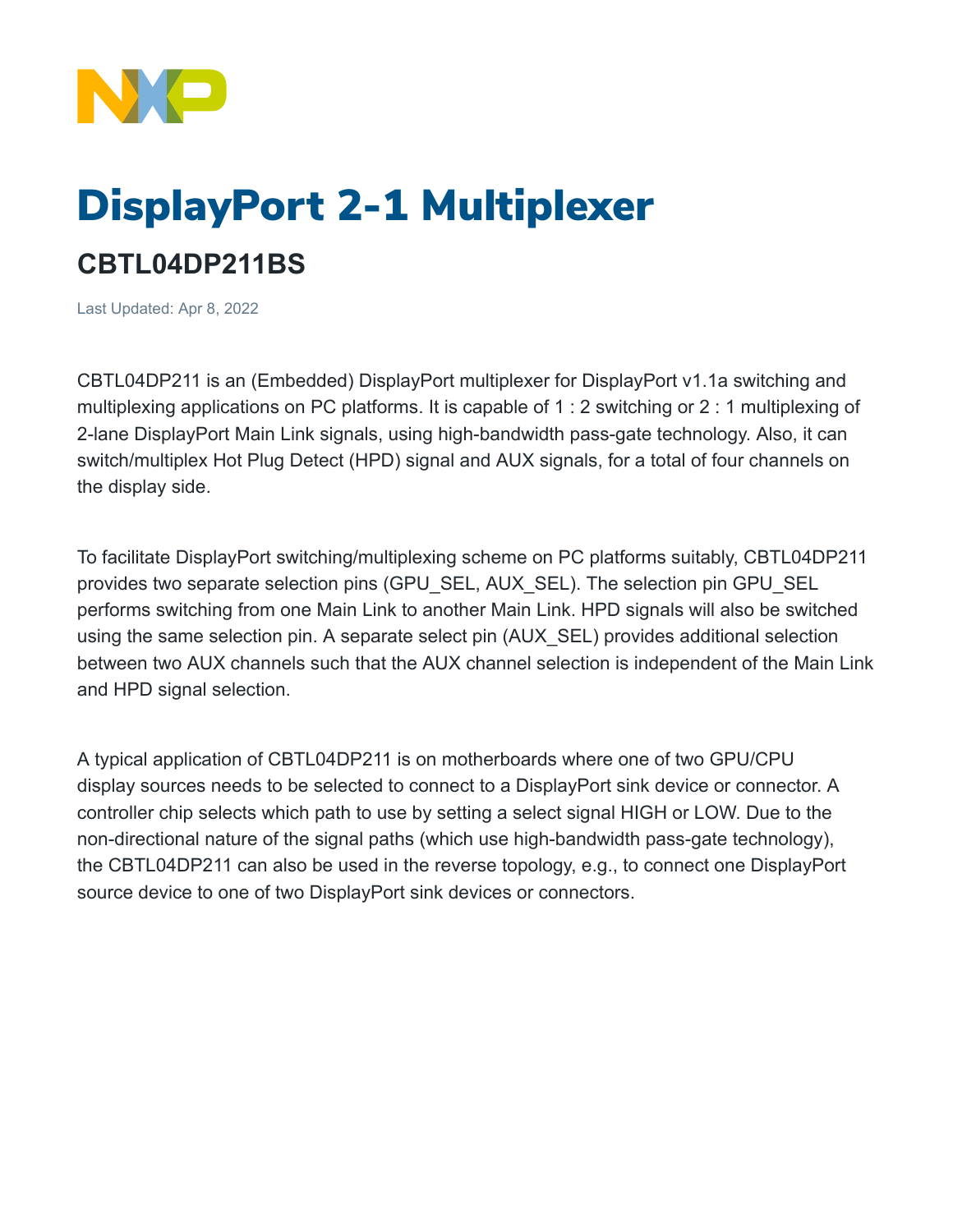**CBTL04DP211 Block Diagram Block Diagram**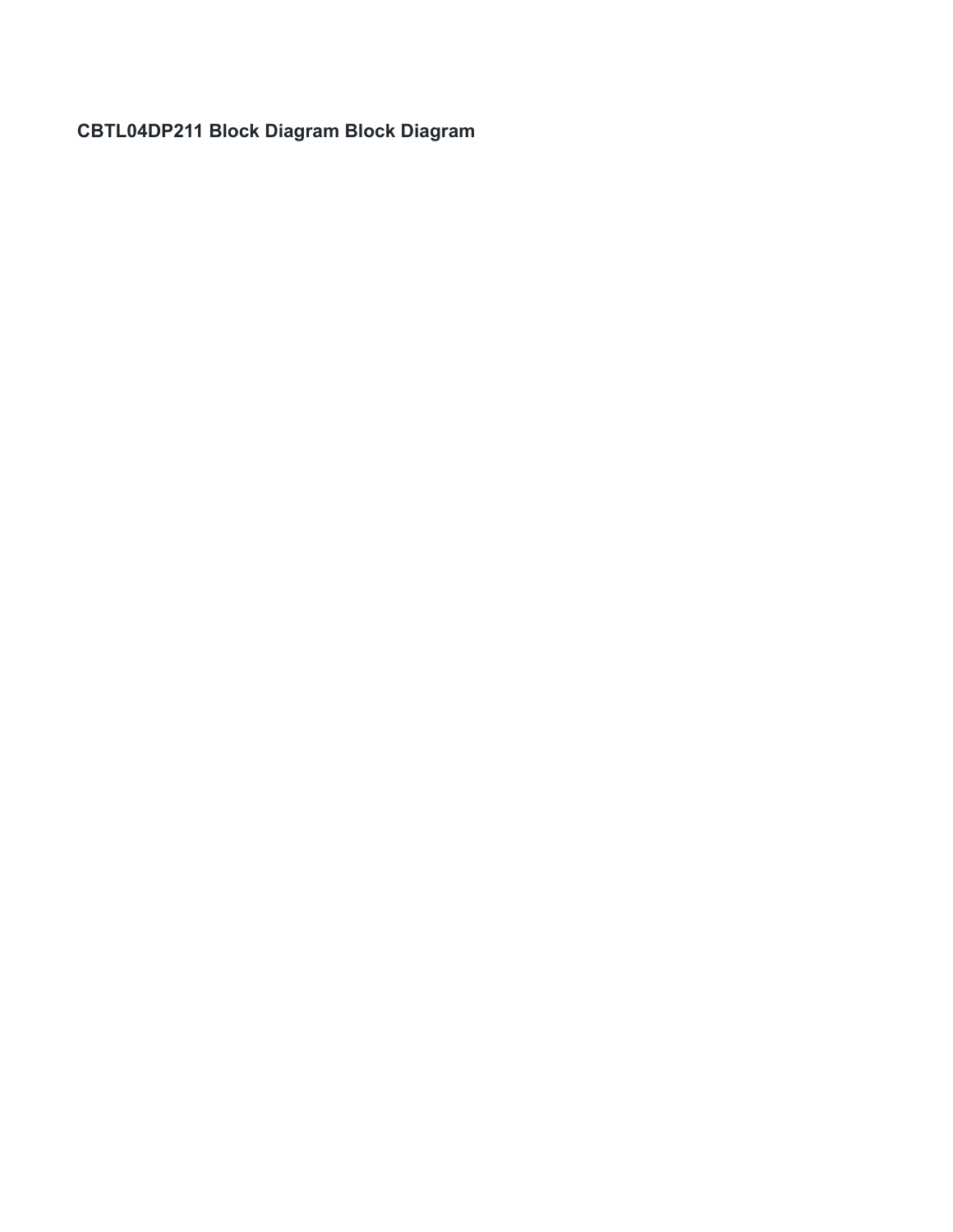